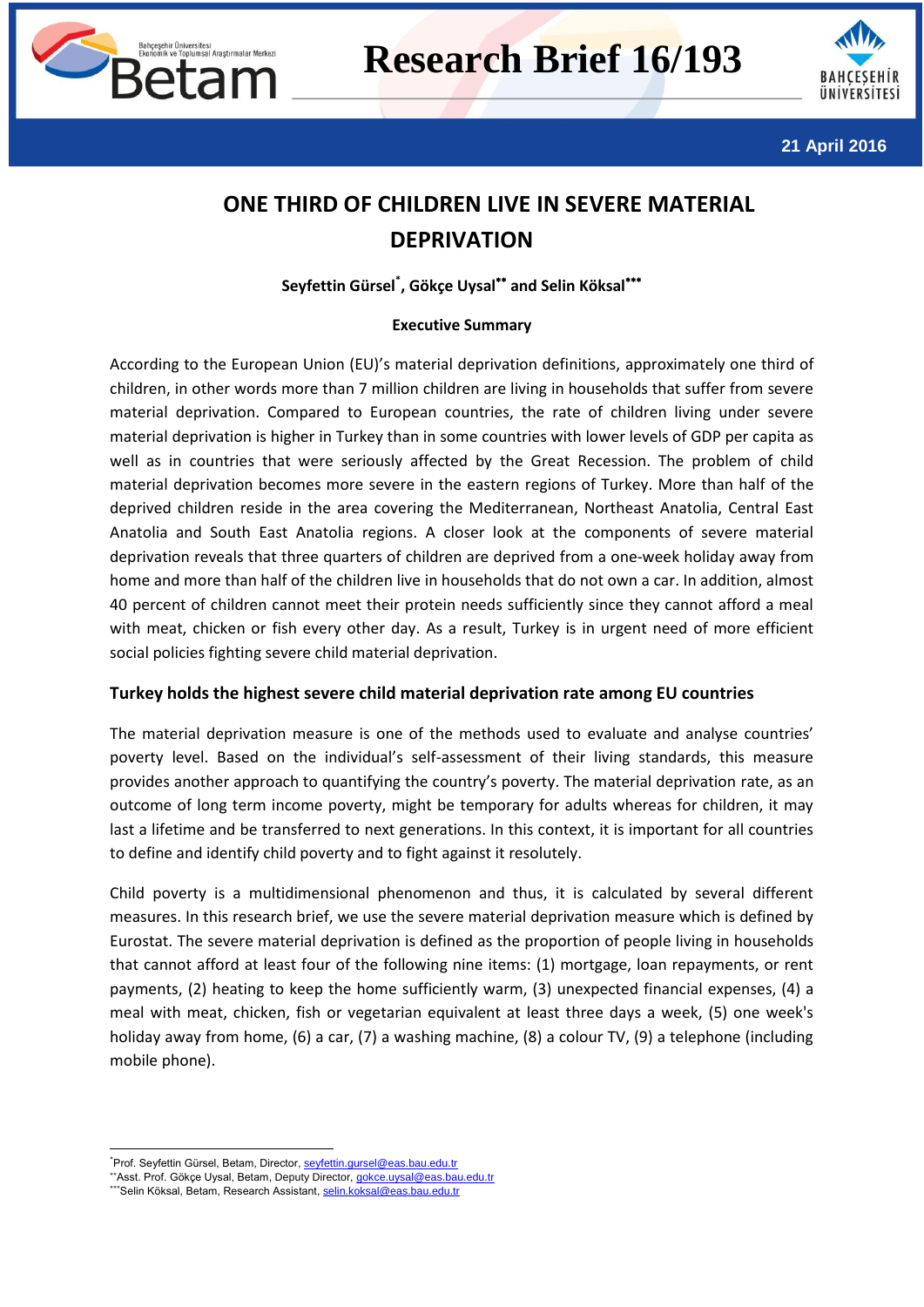

#### **Figure 1: Severe material deprivation rate among children aged under 16 (%), 2014**

Source: Eurostat;Turkstat, 2014 Survey on Income and Living Conditions; Betam

[Figure 1](#page-3-0) shows the severe child material deprivation rate among children under 16 for most of the European countries. For Turkey, 36 percent of children live in severe material deprivation in 2014. Romania and Hungary follow with severe material deprivation rates above 30 percent. Despite the devastating effects of the recent economic crises, child deprivation rates in Greece and Portugal are 23.3 percent and 12.9 percent, respectively. Moreover, the rates in developed countries such as Germany, Netherlands and France are around 4-5 percent. Lastly, Nordic countries holds the lowest severe child material deprivation rates with the example of Sweden at 1.2 percent. Consequently, Turkey has the highest severe material deprivation rate among children in spite of having a higher GDP per capita and better economic performance than some of the countries on the list.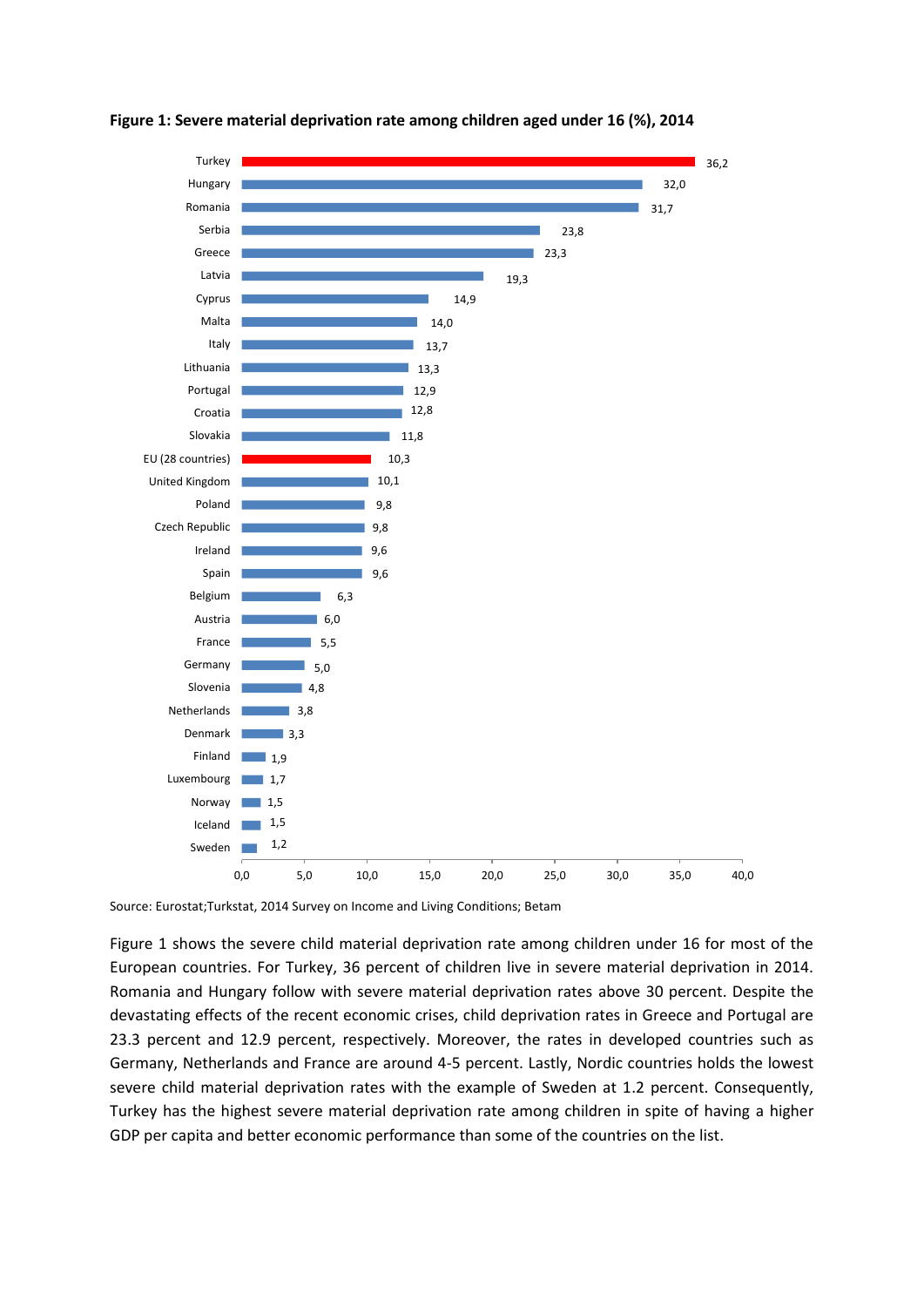## **The most prevalent deprivation component is "holiday away from home"**

[Table 1](#page-2-0) represents the components of severe material deprivation definition and shows the proportion of children who are deprived of the indicated items. According to the data, it has been observed that severe material deprivation is centred on several components. 74.6 percent of children live in households that cannot afford one-week holiday away from home. In addition to that, 53 percent of the households do not have a car. Besides, deprivation of paying rent and bills on time and adequate nutrition are also prevalent among children living in Turkey. 51.3 percent of children live in households which cannot pay their rent and bills on time in the last 12 months. Finally, it has been recorded that nearly 40 percent of children cannot afford to eat meat, chicken or fish every two days. This situation implies that a substantial proportion of children are having difficulties to meet their primary needs such as nutrition, thus an urgent amelioration of their living conditions are needed.

|                                      | <b>Number of</b> |                          |
|--------------------------------------|------------------|--------------------------|
|                                      | deprived         | <b>Ratio of deprived</b> |
|                                      | children         | children (%)             |
|                                      | (thousand)       |                          |
| <b>Severe material deprivation</b>   | 7,243            | 36.2                     |
| <b>Heating</b>                       | 3,821            | 19.1                     |
| <b>Unexpected financial expenses</b> | 6,665            | 33.3                     |
| <b>Nutrition</b>                     | 7,851            | 39.2                     |
| One-week holiday away from home      | 14,936           | 74.6                     |
| <b>Colour TV possession</b>          | 57               | 0.3                      |
| <b>Washing machine possession</b>    | 468              | 2.3                      |
| Car possession                       | 10,517           | 53                       |
| <b>Telephone possession</b>          | 20               | 0.1                      |
| <b>Rent payments and bills</b>       | 10,272           | 51.3                     |

<span id="page-2-0"></span>

| Table 1: Severe child material deprivation rate by components (2014) |  |  |
|----------------------------------------------------------------------|--|--|
|----------------------------------------------------------------------|--|--|

Source: Turkstat, 2014 Survey on Income and Living Conditions; Betam

#### **South East Anatolia has the most severe material deprivation rate**

[Table 2](#page-4-0) shows regional severe child material deprivation rates in Turkey. Severe child material deprivation rates in eastern regions are higher than the ones in western regions. Eastern Anatolian and Mediterranean regions hold higher severe material depreciation rates than Turkey average (36.2 percent) whereas other 7 regions record a lower percentage. Child material deprivation rate becomes more severe particularly in Southeast Anatolia (55.1 percent) and Northeast Anatolia (52.9 percent) regions. In other words, more than half of the children living in the aforementioned regions are facing severe material deprivation. On the other hand, western regions recorded relatively lower severe child material deprivation levels. For example, this rate is measured 17.2 percent in West Marmara which is the lowest in Turkey. Aegean region follows by 24.4 percent. There is a serious divergence, 37.9 percent points, between the most deprived region South East Anatolia and the least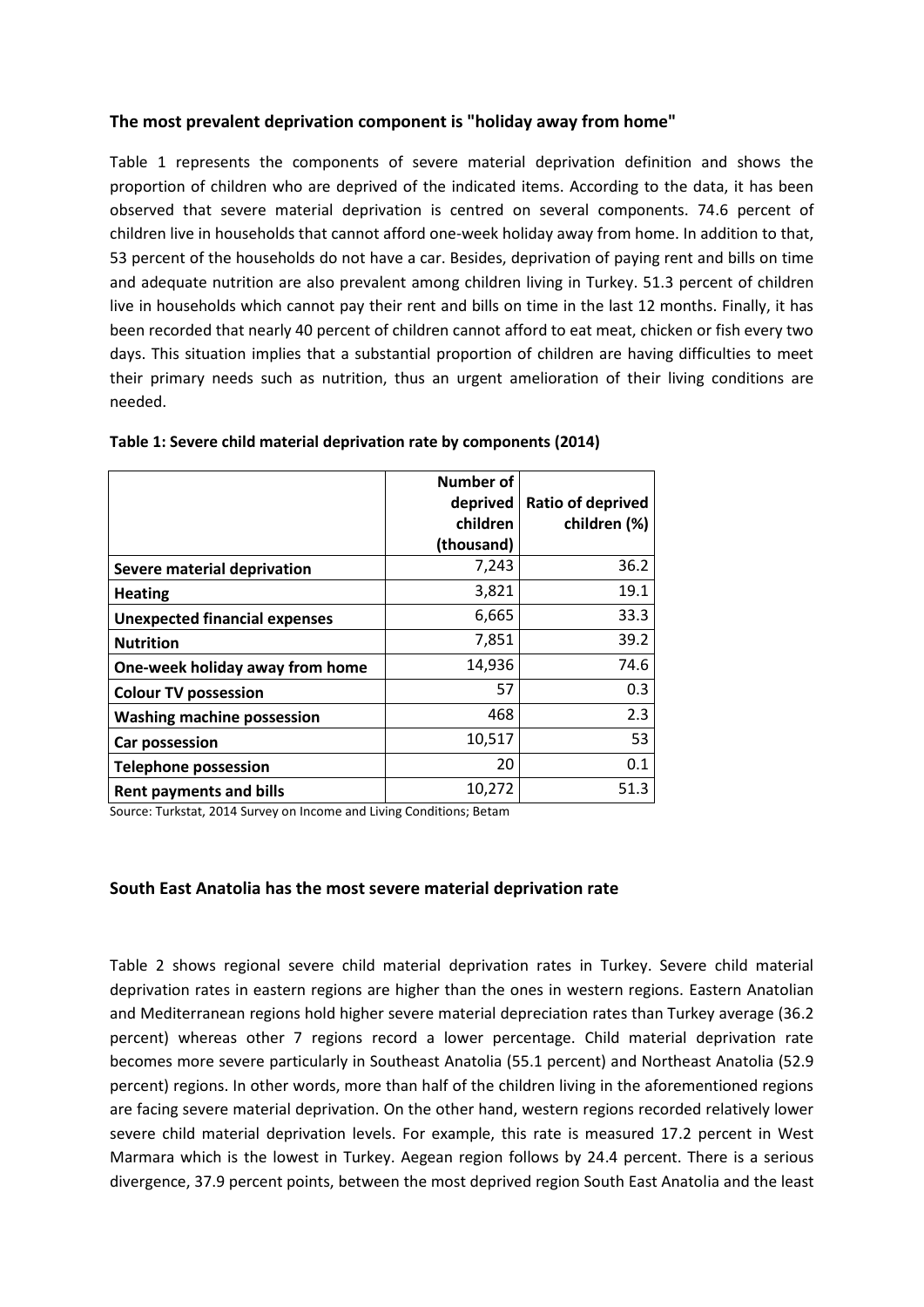deprived region West Marmara. There are two reasons behind this. First, the median income levels are very different across regions, indicating high inequality. According to Survey on Income and Living Conditions 2014, annual median household income in West Marmara region is measured as 26047 TL whereas in South East Anatolia it is calculated as 19003 TL. Second, the number of children living in households in the eastern regions are relatively larger.



<span id="page-3-0"></span>**Figure 1: Severe child material deprivation rates by regions (%, 2014)**

Source: Turkstat, 2014 Survey on Income and Living Conditions; Betam

To sum up, more than 7 million out of 20 million children living in Turkey are facing severe material deprivation. More than half of these children are residing in Mediterranean, Central Anatolia, Northeast Anatolia and South East Anatolia regions. It is clear that child poverty is a more pressing problem in the eastern regions of Turkey.

## **Conclusion**

According to Survey on Income and Living Conditions 2014, more than one third of children in Turkey live in severely deprived conditions. In this respect, Turkey is doing worse than some countries that were affected adversely from recent economic crises (Greece and Portugal) and some countries which have relatively lower GDP per capita levels (Romania and Serbia).

Another striking point is that the significant regional difference in terms of severe child material deprivation rates. This situation points to substantial income inequality between regions. Concordantly, children are affected by regional income inequality which leads to deprivation of certain primary needs. Taking into consideration the long-lasting and potentially intergenerational effects of material deprivation among children, Turkey clearly needs more efficient and multilateral social policies on this matter.